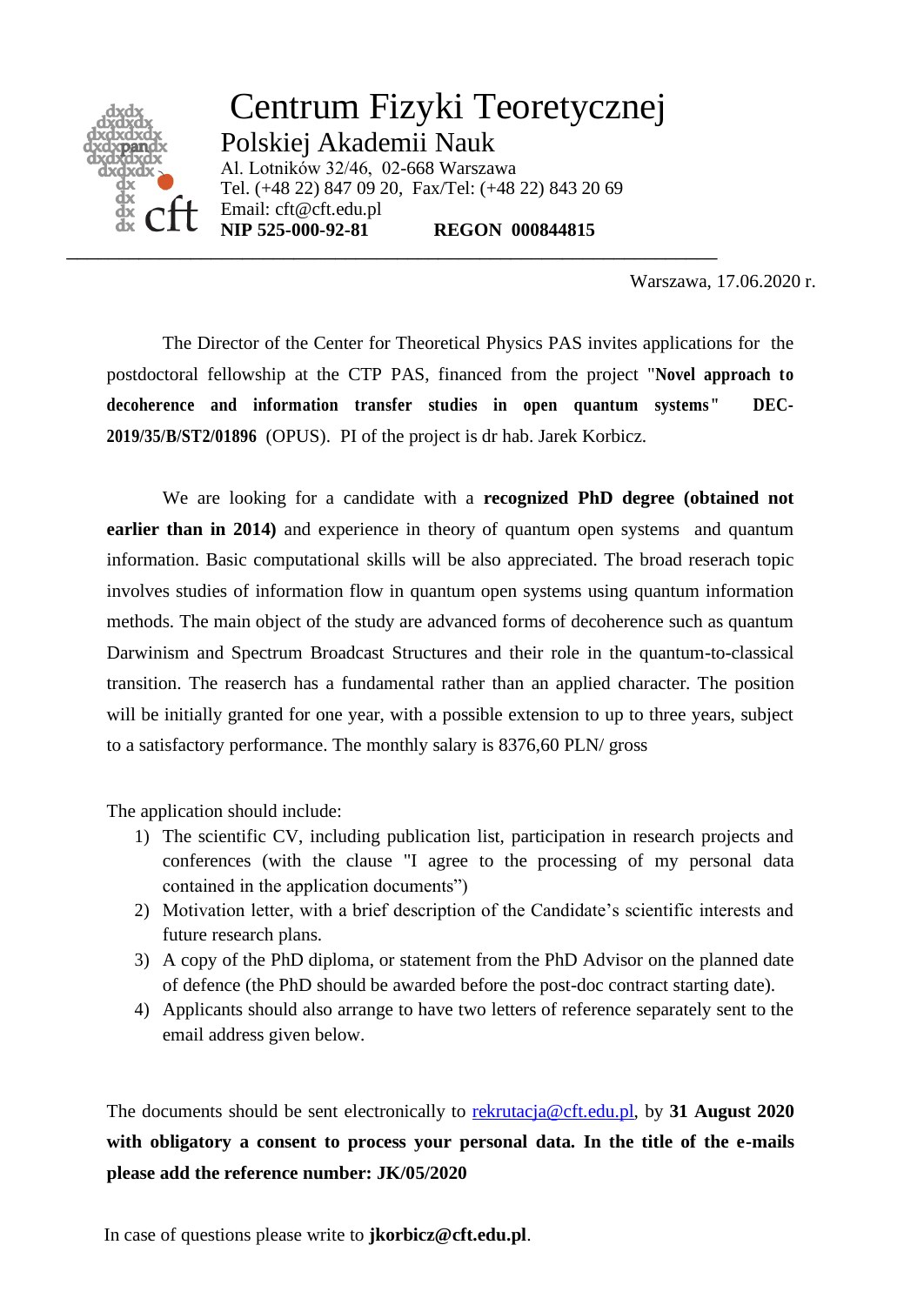The competition will be settled by 15th September, 2020. Candidates will be informed by email about the results. Applications submitted by the end of July, 2020 will receive full consideration. The position will remain open until filled. The prospective starting date of the contract is October 1st 2020, but it can be slightly negotiated.